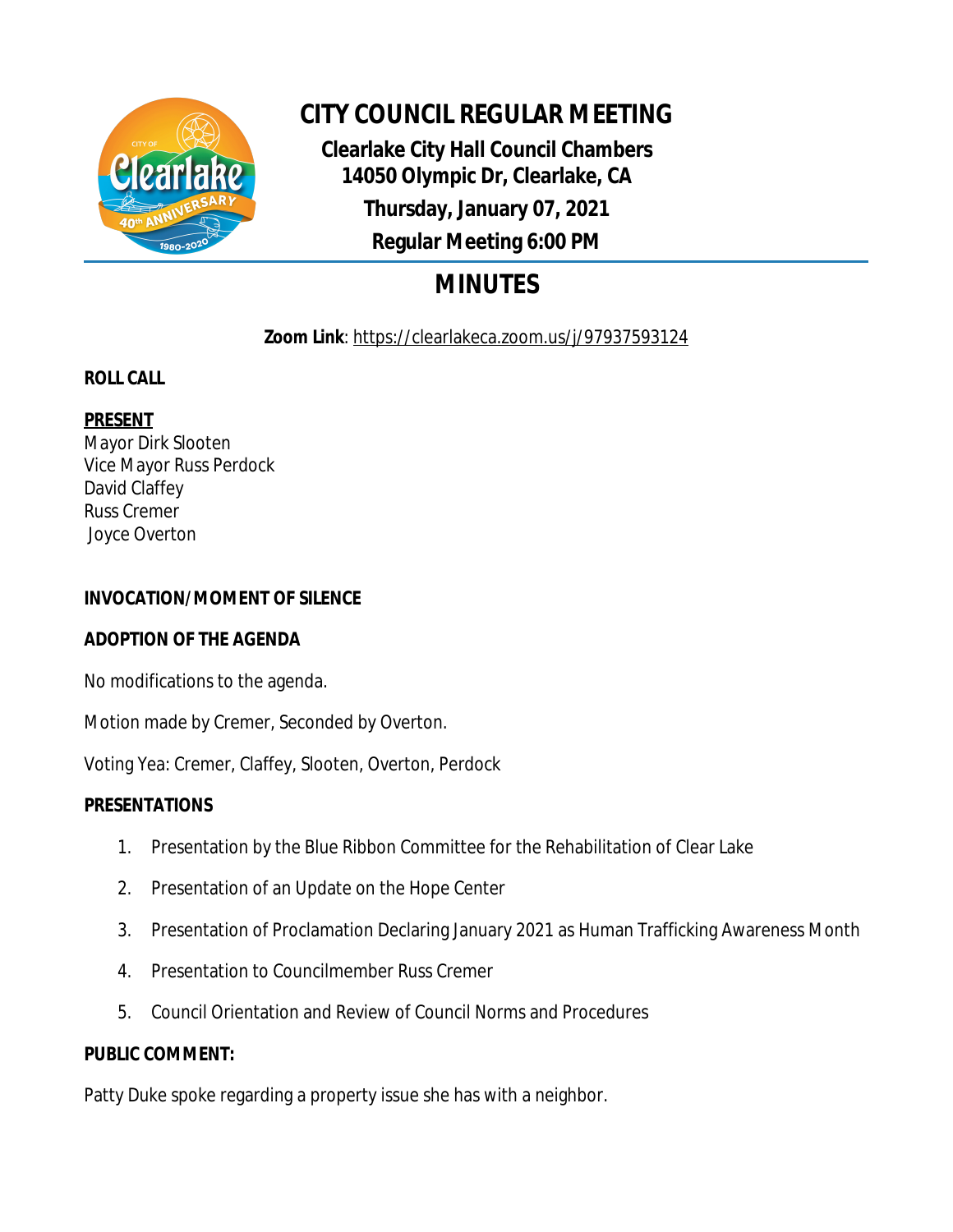### **CONSENT AGENDA:**

Motion made by Claffey, Seconded by Slooten.

Voting Yea: Cremer, Claffey, Slooten, Overton, Perdock

- 6. Warrant Registers Recommended Action: Receive and file
- 7. Lake County Vector Control District Board Minutes of November 18, 2020 Recommended Action: Receive and file
- 8. Continuation of Declaration of Local Emergency Issued on October 9, 2017 and Ratified by Council Action on March 14, 2017 Recommended Action: By motion keep declaration of emergency active and set next review for the next Council meeting
- 9. Continuation of Declaration of Local Emergency Issued on March 14, 2020 and Ratified by Council Action on March 19, 2020 Recommended Action: By motion keep declaration of emergency active and set next review in sixty days
- 10. Consideration of Resolution No. 2021-03, A Resolution of the City Council of the City of Clearlake Approving Amendments to the Clearlake Municipal Employees Association (CMEA) Memorandum of Understanding (MOU) to be Effective through June 30, 2021 Recommended Action: Adopt Resolution

#### **BUSINESS**

11. Consideration of Authorization to purchase a Graco Linelazer V 250DC Reflective Series Self-Propelled Gas Hydraulic Airless Line Striper, model 25D343 Recommended Action: Authorize the purchase of a Graco Linelazer V 250DC Reflective Series Self-Propelled Gas Hydraulic Airless Line Striper, model 25D343 from Interstate Sales of Auburn, CA

Public Works Director Goodman gave the staff report.

Motion made by Cremer, Seconded by Perdock. Voting Yea: Cremer, Claffey, Slooten, Overton, Perdock

12. First Reading of Ordinance No. 249-2021, An Ordinance of the City Council of the City of Clearlake Amending Section 18-43.050 of the Clearlake Municipal Code Relating to Commercial Cannabis Businesses Recommended Action: Hold first reading, read by title only, waive further reading and set second reading and adoption for the January 21st meeting

City Manager Flora gave the staff report.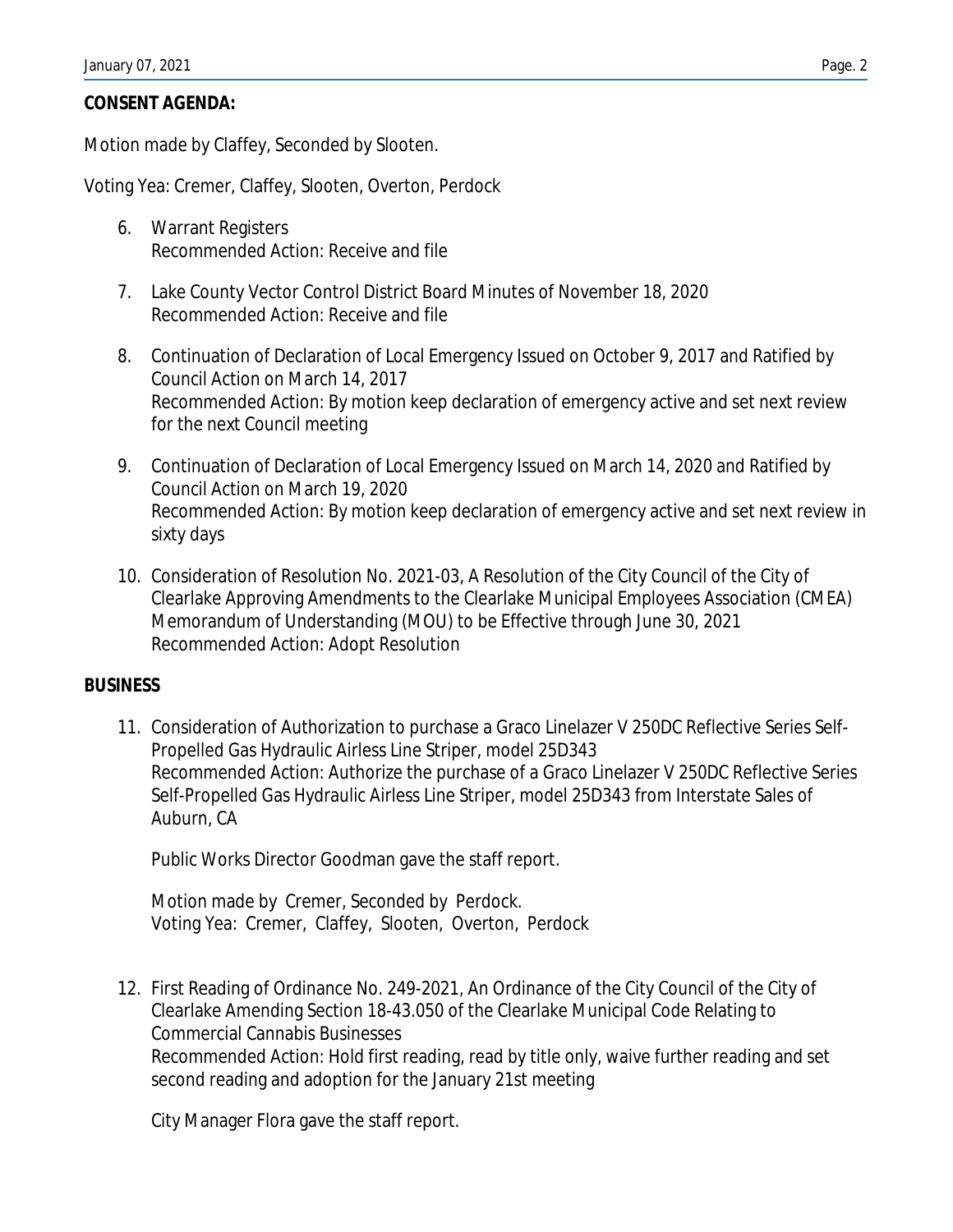Motion made by Overton, Seconded by Cremer. Voting Yea: Cremer, Claffey, Slooten, Overton, Perdock

13. Discussion and Possible Action Related to the Proposed Request for a Rate Increase by Golden State Water Company Recommended Action: Provide direction

City Manager Flora gave the staff report.

It was the consensus of the Council to authorize the City Manager to draft a letter to the California Public Utilities Commission to oppose the rate increase.

14. Mayor's Appointments for 2021 Recommended Action: By motion, confirm the Mayor's appointments

Motion made by Overton, Seconded by Perdock. Voting Yea: Cremer, Claffey, Slooten, Overton, Perdock

15. Consideration of Appointments to the Measure V Oversight Committee Recommended Action: Appoint three members to the Committee by Vice Mayor Perdock, Councilmember Claffey and Councilmember Overton, one member per Council Member; Resolution No. 2021-01 and by motion approve the Mayor's appointment of a chairperson to that Committee

Administrative Services Director/City Clerk Swanson gave the staff report.

There was no action taken by Council on this item.

16. Consideration of Appointing Councilmembers as Representatives to the League of California Cities Redwood Empire Division, Resolution No. 2020-02, A Resolution of the City Council of the City of Clearlake Appointing Representatives to Represent and Vote on Behalf of the City at the League of California Cities, Redwood Empire Division Business Meetings and Represent the City and Vote at the Division Legislative Committee Meetings Recommended Action: Consider Mayor's appointments of the primary and alternative representatives to the Redwood Empire Division and adopt resolution

Administrative Services Director/City Clerk gave the staff report.

Motion made by Perdock, Seconded by Claffey to appoint Councilmember Overton as primary and Councilmember Cremer as alternative. Voting Yea: Cremer, Claffey, Slooten, Overton, Perdock

#### **CITY MANAGER AND COUNCILMEMBER REPORTS**

#### **FUTURE AGENDA ITEMS**